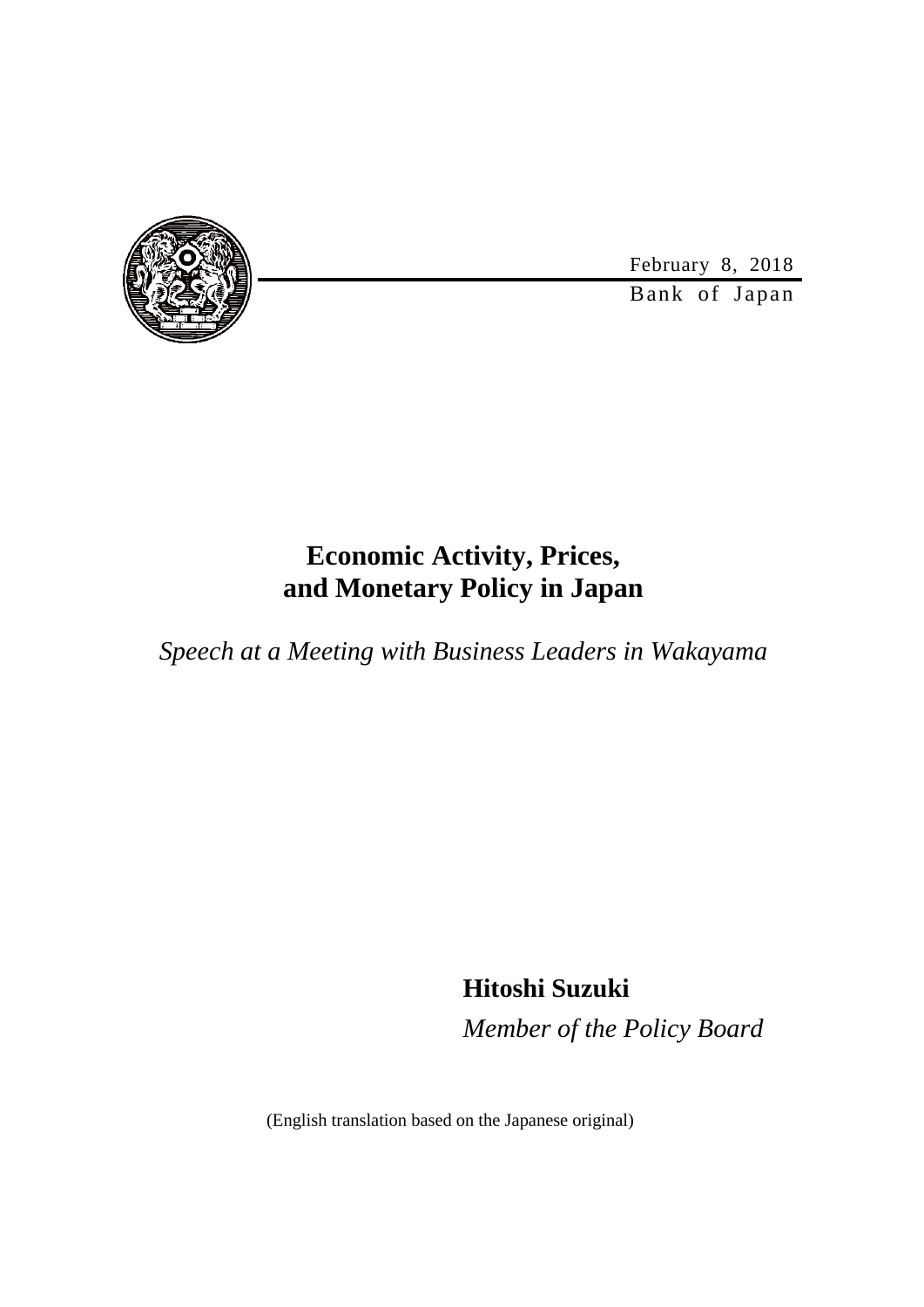#### **I. Recent Economic and Price Developments**

#### **A. Overseas Economies**

I would like to begin my speech by talking about overseas economies.

Overseas economies have continued to grow at a moderate pace on the whole in a situation where an improving trend in the business sentiment of manufacturing firms has been strengthening further on a global basis.

The U.S. economy has continued to recover firmly, mainly in household spending, owing to a steady improvement in the employment and income situation. Private consumption and housing investment have been on a moderate increasing trend, partly supported by this favorable employment and income situation. In terms of the outlook, the U.S. economy is expected to continue to see firm growth driven by domestic private demand.

The European economy as a whole also has continued to recover steadily in a situation where private consumption has been on an increasing trend, partly supported by improvements in the labor market and consumer sentiment, and firms' production activity has been solid. As for the outlook, the European economy is expected to continue its moderate recovery, while uncertainty -- for example, over political issues such as those regarding negotiations on the United Kingdom's exit from the European Union (EU) -- is likely to weigh on its activity.

The Chinese economy has continued to see stable growth on the whole, partly due to the effects of authorities' measures to support economic activity, amid an uptrend in exports. As for the outlook, the economy is likely to broadly follow a stable growth path as authorities conduct fiscal and monetary policy in a timely manner.

Emerging economies other than China and commodity-exporting economies as a whole have been recovering moderately, due mainly to the increase in exports and the effects of the economic stimulus measures of these economies. Their growth rates are likely to increase gradually, due mainly to the effects of the economic stimulus measures and the spread of the effects of steady growth in advanced economies.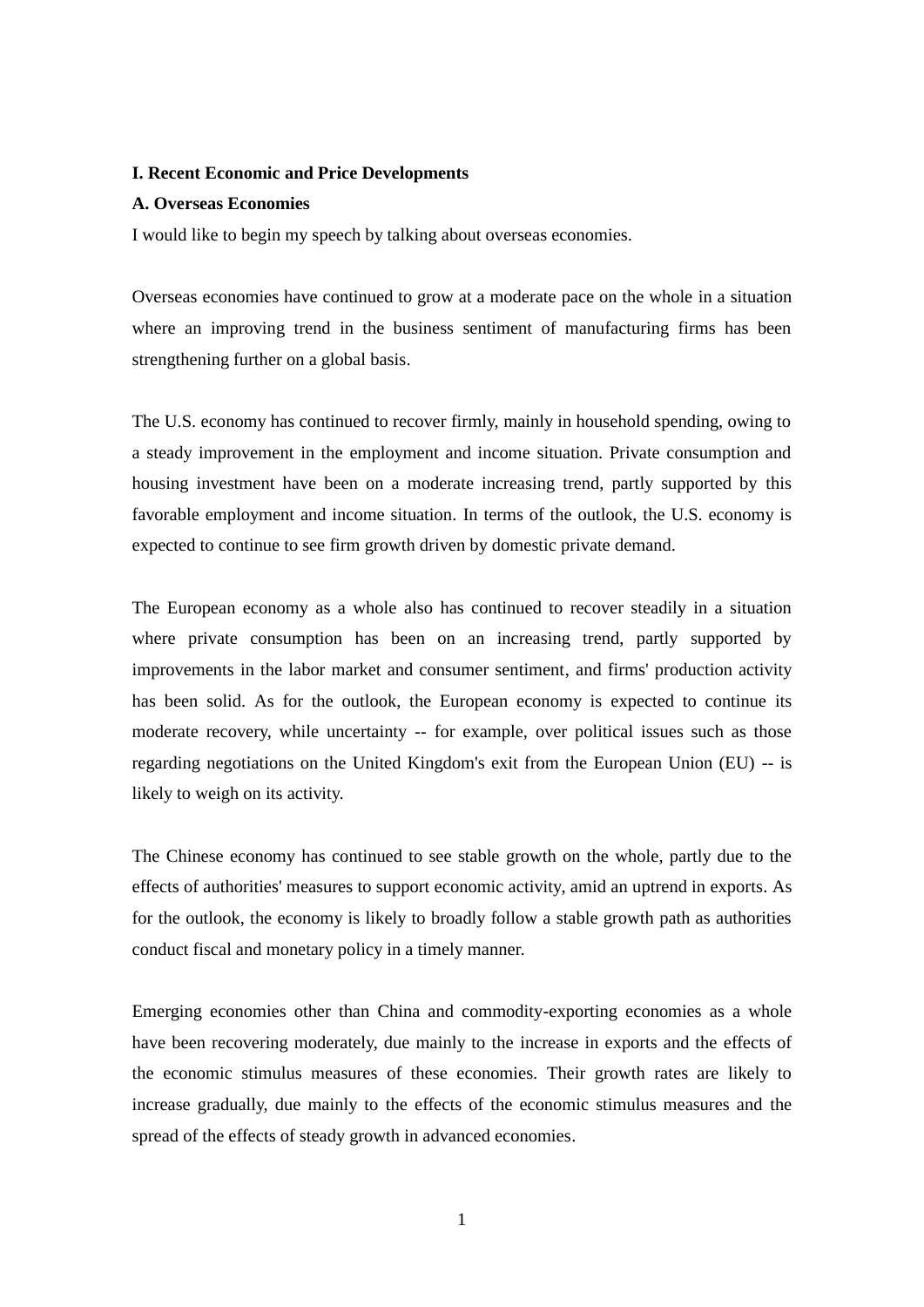According to the January 2018 *World Economic Outlook* (WEO) *Update* released by the International Monetary Fund (IMF), global growth is projected to be 3.9 percent in 2018, exceeding the estimate for 2017 of 3.7 percent (Chart 1). Together with high stock prices worldwide, the economy could deviate upward from the baseline scenario depending on the developments in fiscal and monetary policies and structural reforms in each country. However, due attention should be paid to factors that could exert downside risks to economic activity, such as (1) the U.S. economic policies and their impact on global financial markets, (2) developments in emerging and commodity-exporting economies, (3) negotiations on the United Kingdom's exit from the EU and their effects, and (4) geopolitical risks. I consider it important to also focus on the following: the fact that spreads for U.S. high-yield bonds have narrowed in the U.S. economy to a level close to that seen right before the global financial crisis in 2008; the fact that stock prices, which had been on an uptrend, fell sharply in early February by more than the decline seen in a day at times during the global financial crisis in 2008; and how U.S. long-term interest rates and capital flows to emerging and commodity-exporting economies are affected by moves toward normalization of monetary policy in the United States and Europe. Moreover, developments in commodity prices -- including crude oil prices, which have continued to increase -- also could be risks to the outlook (Chart 2). This is because excessive rises in commodity prices could lead to a rise in firms' expenses for materials, while sudden drops may bring about market turmoil.

#### **B. Current Situation and Outlook of Japan's Economy**

I will now discuss the economic situation in Japan. Japan's economy is expanding moderately, with a virtuous cycle from income to spending operating. Reflecting developments in firms' exports and business fixed investment, the real GDP growth rate for the July-September quarter of 2017 was 2.5 percent on an annualized quarter-on-quarter basis, representing positive growth for seven consecutive quarters (Chart 3). This is a level above Japan's potential growth rate, which is estimated to be in the range of 0.5-1.0 percent. As the background to these developments, we can point to the fact that real exports have been on an increasing trend on the back of the growth in overseas economies and business fixed investment has continued on an increasing trend with corporate profits and business sentiment improving (Charts 4 and 5). Owing to steady improvement in the employment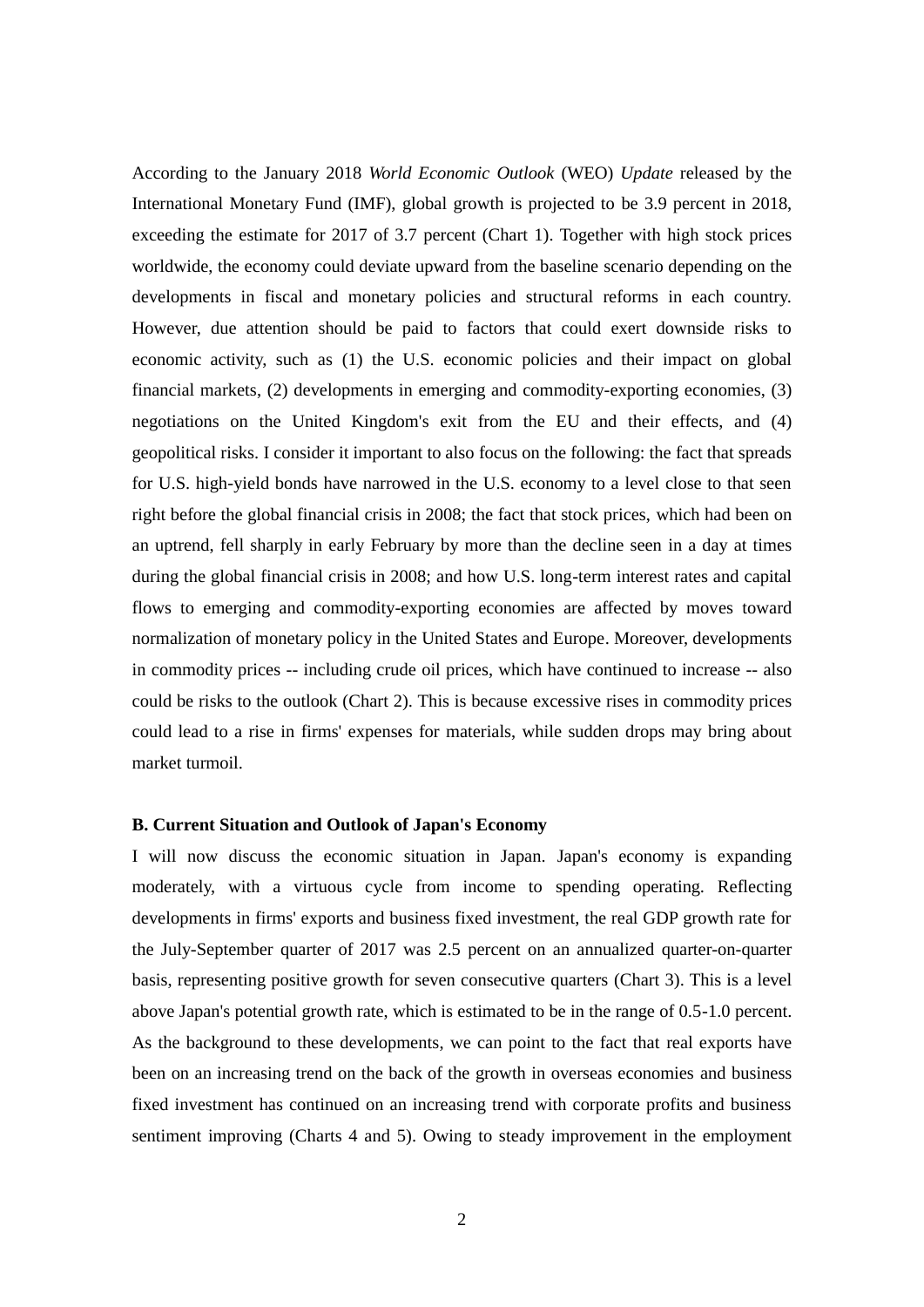and income situation, private consumption also has been increasing moderately, albeit with fluctuations. According to the *Regional Economic Report* released by the Bank of Japan in January 2018, out of a total of nine regions across Japan, six regions, including the Kinki region, reported that their economy had been expanding or expanding moderately. In particular, the Kinki region -- of which Wakayama Prefecture is part -- revised up its assessment based on the strengthened momentum in exports and the improvement in private consumption, marking three consecutive quarters of upward revisions since July 2017 (Chart 6).

With Japan's economic expansion, supply-demand conditions in the labor market have tightened steadily. Firms' perception of labor shortage suggested by the diffusion indexes (DIs) for the employment conditions in the December 2017 *Tankan* (Short-Term Economic Survey of Enterprises in Japan) has heightened in a wide range of industries, and the unemployment rate has been in the range of 2.5-3.0 percent. The active job openings-to-applicants ratio is at its highest level since 1974, and the ratio for full-time workers has recorded a historical high (Chart 7). Against this backdrop, labor-saving investment has increased in a wide range of industries with a view toward using artificial intelligence (AI), robotic process automation (RPA), and other means. Some are concerned that, if the use of AI and RPA increases, labor positions would be taken over by robots and machines, thereby easing labor market conditions. Viewed from a long-term perspective, however, given that Japan's population is expected to decline, the labor force, which has continued to increase, may peak out. Moreover, since firms are likely to be in need of new employees to provide new products and services brought about through innovation and to make up for a reduction in work hours under working-style reforms, there is a good chance that labor market conditions could tighten.

With regard to the outlook, Japan's economy is likely to continue its moderate expansion. Through fiscal 2018, domestic demand is likely to follow an uptrend, with a virtuous cycle from income to spending being maintained in both the corporate and household sectors, on the back of highly accommodative financial conditions and underpinnings through the government's past stimulus measures. Business fixed investment is likely to continue increasing, supported by firms' heightened growth expectations and increases in Olympic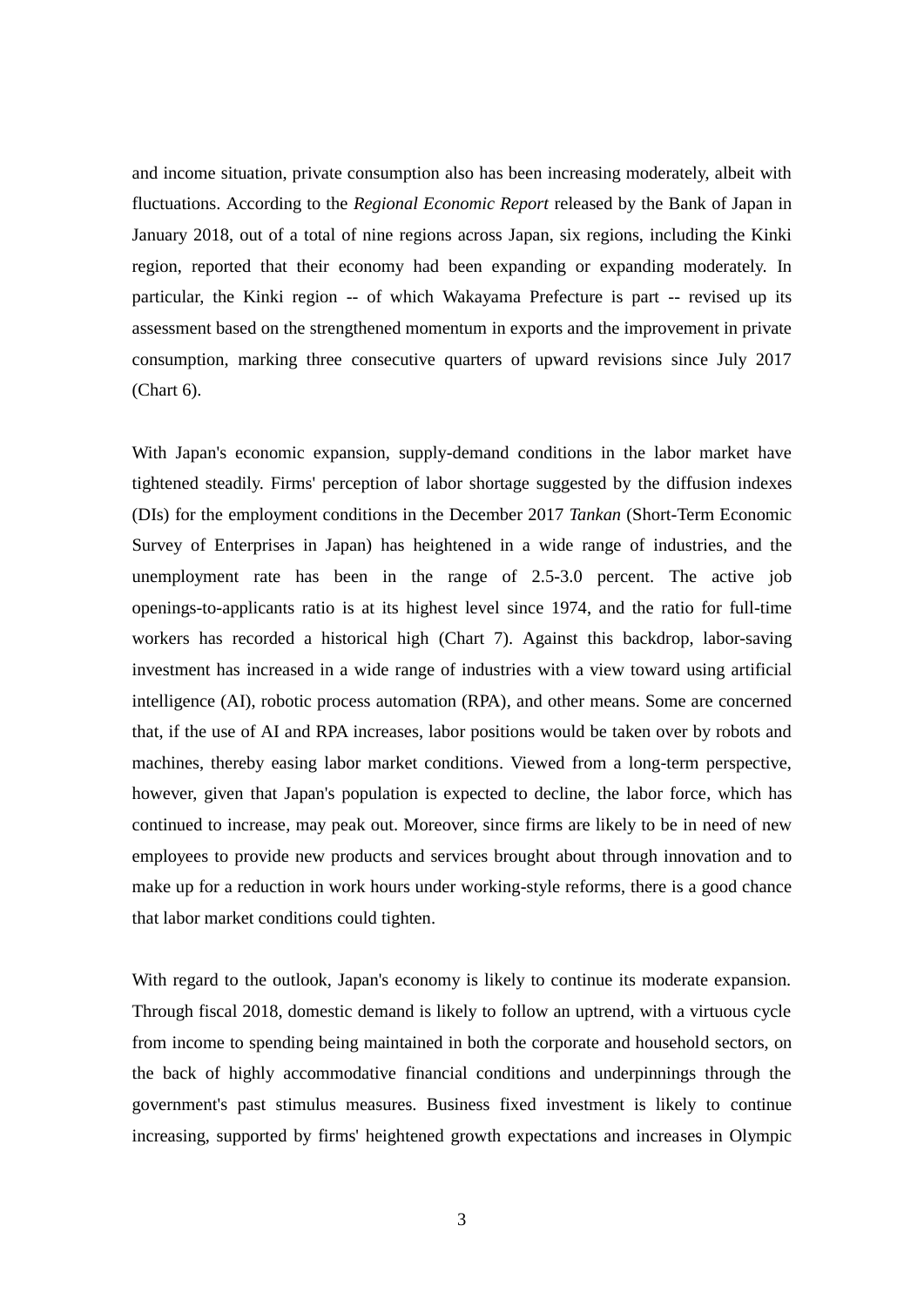Games-related investment, as well as in labor-saving investment to address labor shortages. Private consumption is also expected to follow a moderate increasing trend as the employment and income situation continues to improve. Moreover, exports are expected to continue their moderate increasing trend on the back of the growth in overseas economies. In fiscal 2019, although business fixed investment is likely to decelerate -- mainly reflecting cyclical adjustments in capital stock as well as Olympic Games-related demand peaking out -- and household spending is likely to decline in the second half of the fiscal year due to the effects of the scheduled consumption tax hike, Japan's economy is expected to continue expanding, supported in part by the increase in exports led by external demand. According to the Bank's January 2018 *Outlook for Economic Activity and Prices* (hereafter the Outlook Report), the medians of the Policy Board members' forecasts of the real GDP growth rate are 1.9 percent for fiscal 2017, 1.4 percent for fiscal 2018, and 0.7 percent for fiscal 2019 (Chart 8).

#### **C. Current Situation and Outlook of Prices**

Turning to price developments, the year-on-year rate of change in the consumer price index (CPI) for all items less fresh food is currently 0.9 percent. The rate has been on an improving trend, although gradual, since January 2017, when it started to increase. During the 12 months since then, the rate rose by more than 1 percentage point (Chart 9).

I believe that there are three factors to consider when projecting the outlook for prices. The first is the output gap, which determines future inflation rates. The output gap has widened steadily within positive territory on the back of the steady tightening of labor market conditions and a rise in capital utilization rates (Chart 10). In this situation, firms' moves to raise their employees' wages and prices have started to be seen. Furthermore, upward pressure on prices is heightening steadily. Specifically, labor market conditions have been tightening further in a wide range of industries -- as evidenced by the medical and nursing service industry, for example, where labor shortage has become more severe amid an increase in job openings resulting from large firms entering the market -- and hourly cash earnings of part-time employees in particular have started to increase. Against this backdrop, in the service industry, such as dining-out and transportation, some firms have started to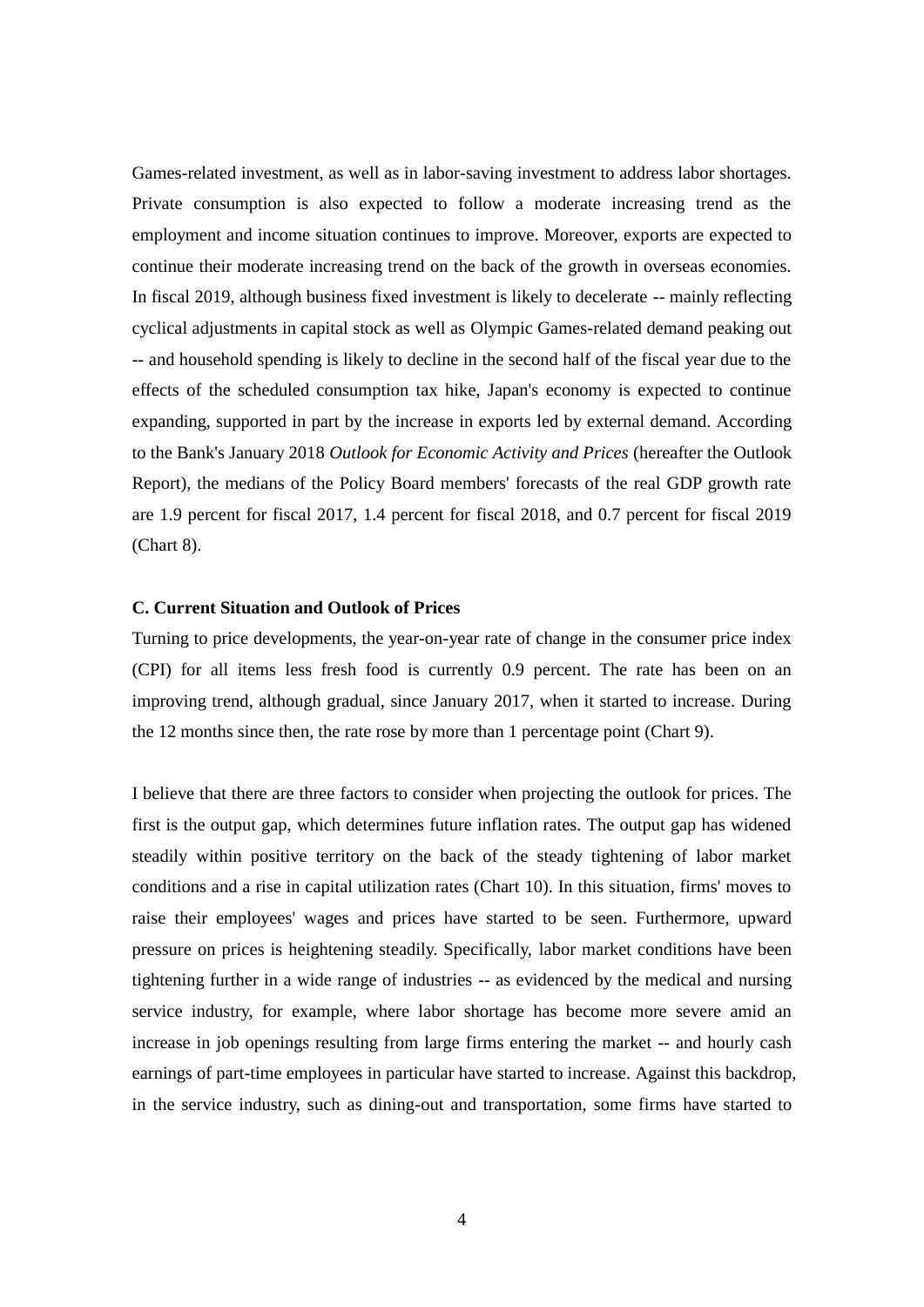raise prices since the second half of 2017 by passing a rise in labor costs -- arising from labor shortage -- on to prices.

The second factor is medium- to long-term inflation expectations, which are more or less unchanged, after having remained in a weakening phase since summer 2015 (Chart 11). Going forward, with the improvement in the output gap, firms' stance is likely to gradually shift toward raising wages and prices and is expected to push up the observed inflation rate, as I mentioned earlier. In this way, inflation expectations are likely to rise through the adaptive component, in which expectations are formed in a backward-looking manner. In addition, medium- to long-term inflation expectations are likely to be raised in particular by the forward-looking component, which will be in place, as the Bank pursues monetary easing through its strong commitment to achieving the price stability target.

The third factor is import prices. The effect of a pick-up in crude oil prices since spring 2016 is likely to wane moderately, while the yen's depreciation since autumn 2016 is likely to increase upward pressure on prices for the time being.

In this regard, I think it will take some time to achieve the price stability target, although this seems to be on track so far; favorable conditions for prices to rise at a faster pace going forward are beginning to materialize. Therefore, the year-on-year rate of increase in the CPI (all items less fresh food) is projected to continue on an uptrend and will likely reach around 2 percent around fiscal 2019. Specifically, the medians of the Policy Board members' forecasts of the year-on-year rate of change in the CPI (all items less fresh food) presented in the January 2018 Outlook Report are 0.8 percent for fiscal 2017, 1.4 percent for fiscal 2018, and, excluding the direct effects of the scheduled consumption tax hike, 1.8 percent for fiscal 2019 (Chart 8).

Nevertheless, what warrants attention is developments in the CPI for all items less fresh food and energy, which is essential to the year-on-year rate of increase in the CPI for all items less fresh food rising further toward the price stability target going forward. With that being said, since there may be some time lag until the effects of labor shortages and the hike in expenses for materials will be reflected in prices of goods and services provided by firms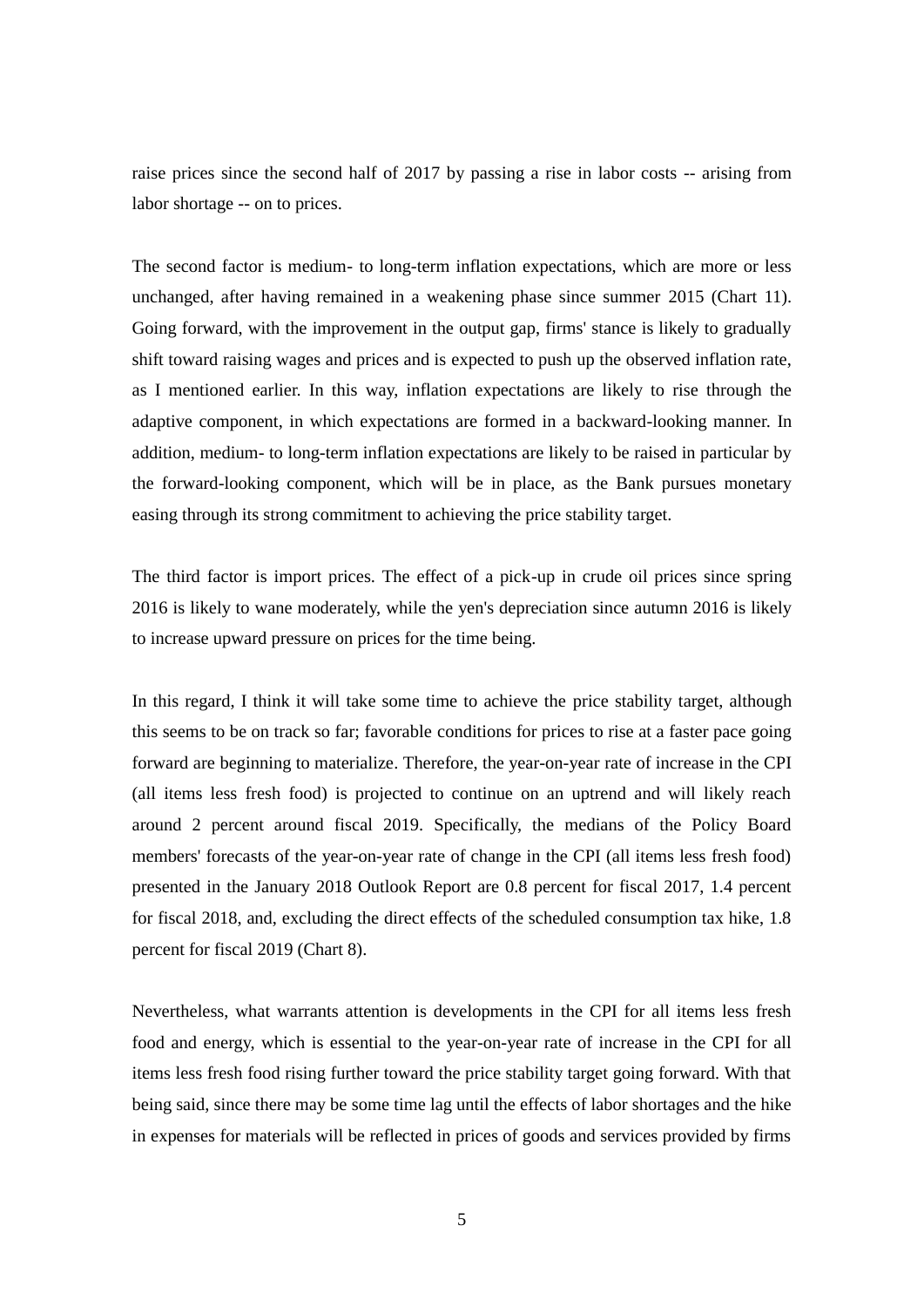more widely across industries, I will continue to pay close attention to firms' actions toward raising prices of goods and services.

#### **II. Conduct of Monetary Policy**

### **A. Quantitative and Qualitative Monetary Easing (QQE) with Yield Curve Control**

Let me now turn to the Bank's monetary policy. In April 2013, the Bank introduced QQE to overcome deflation that had lasted for nearly 15 years. In September 2016, from the viewpoint of further strengthening the effects of monetary easing, it introduced a new policy framework of QQE with Yield Curve Control -- consisting of yield curve control, in which the Bank controls short- and long-term interest rates, and an inflation-overshooting commitment.

The new policy framework has two key features. The first is to facilitate the formation of the yield curve that is considered most appropriate for achieving the price stability target of 2 percent. With yield curve control, the Bank seeks a decline in real interest rates by controlling short- and long-term interest rates in a situation where QQE has brought about positive effects on economic activity and prices mainly through the decline in real interest rates. In theory, the new framework aims to lower the observed real interest rates -- which are obtained by subtracting inflation expectations from the nominal interest rates -- to levels below the natural rate of interest, which is the real interest rate at which the economy neither accelerates nor decelerates. The basic mechanism is that, when the observed real interest rates are lower than the natural rate of interest, this stimulates economic activity, leading to acceleration of economic growth; as the output gap improves, upward pressure on prices is generated.

Second, as another means of lowering the observed real interest rates, the inflation-overshooting commitment, under which the Bank works on people's expectations to increase inflation expectations, is also important. The Bank aims to push up inflation expectations and further strengthen the effects of monetary easing by making a strong commitment to expanding the monetary base until the year-on-year rate of increase in the observed CPI exceeds 2 percent and stays above that level in a stable manner.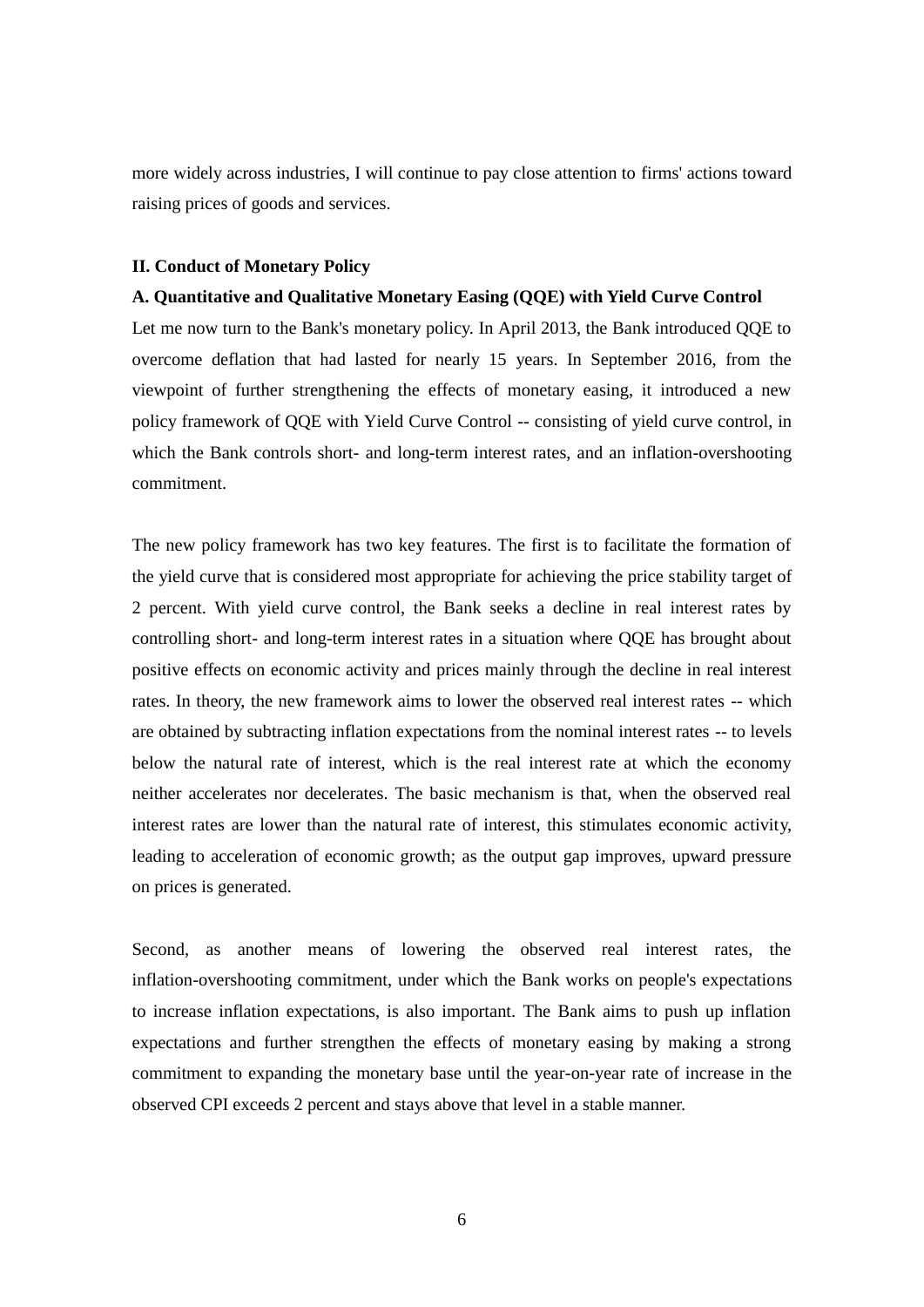#### **B. Effects of Monetary Easing**

Since the introduction of QQE with Yield Curve Control, the year-on-year rate of change in the CPI for all items less fresh food -- which had declined to minus 0.5 percent in September 2016 -- rose nearly 1.5 percentage points to 0.9 percent in November 2017. Short- and long-term interest rates also have thus far been maintained at levels consistent with the Bank's guideline for market operations. In addition, the sustainability of its policy framework has increased, in that the amount of the Bank's JGB purchases varies flexibly according to financial market conditions at the time. With regard to inflation expectations, the results of the 72nd *Opinion Survey on the General Public's Views and Behavior* (December 2017 Survey) released by the Bank in January 2018 suggests that monetary easing has started to influence people's inflation expectations; the proportions of respondents who answered that prices would go up one year from now and over the next five years increased compared to the previous survey conducted in September 2017 (Chart 12).

Although the inflation rate has been rising since the introduction of QQE with Yield Curve Control, there is still some way to go to achieving the price stability target. Let me note, however, that Japan's economy has been expanding firmly. The conditions of a further rise in prices are also beginning to materialize, judging from (1) the rise in prices of goods traded among firms, reflecting increases in commodity prices such as crude oil prices, (2) the tightening of labor market conditions, and (3) the government's various efforts toward improving firms' productivity and increasing wages. Thus, I consider that the momentum toward achieving the price stability target is maintained. Given this situation, I believe that it is important to persistently maintain powerful monetary easing under QQE with Yield Curve Control.

### **C. Regarding Future Conduct of Monetary Policy**

Based on the objectives of monetary policy and its effects that I have outlined so far, let me now discuss two points regarding the future conduct of such policy that warrant attention.

First, while a situation where prices do not rise easily persists, the following achievements are confirmed: the real GDP growth rate registered positive growth for seven consecutive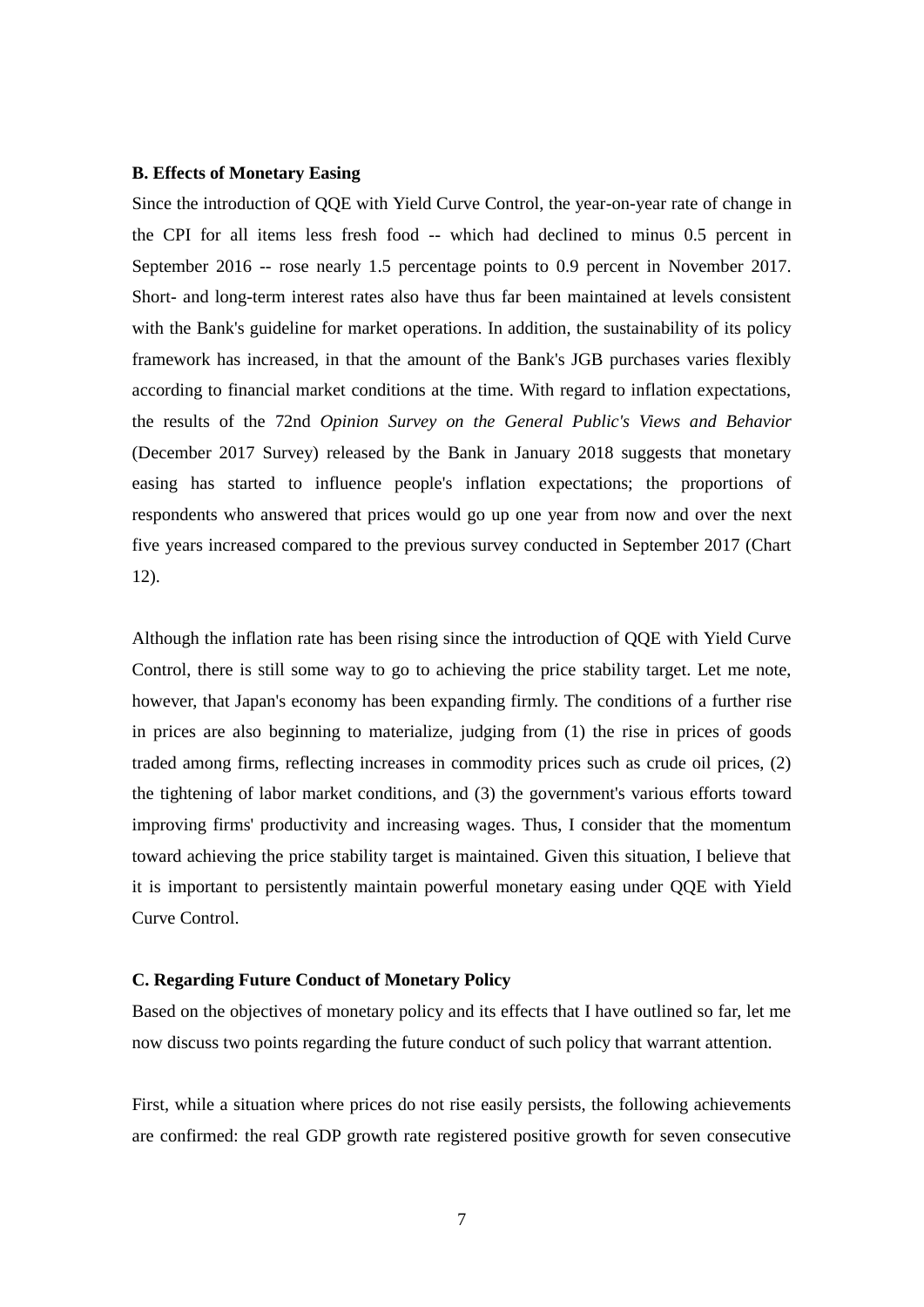quarters, and the *Financial Statements Statistics of Corporations by Industry* (FSSC) released by the Ministry of Finance showed that current profits reached a record high level and that internal reserves for nonfinancial corporations for fiscal 2016 reached a historical high exceeding 406 trillion yen (Chart 13). Nevertheless, the ratios of investments and personnel expenses to corporate profits have remained low, and I believe that increasing the proportion of firms' on-hand liquidity to be spent for future business fixed investment, research and development, and employees' wages will lead to a rise in wages and prices (Chart 14). The same could be said for individuals. Many people have saved money because of anxiety over issues such as a possible decline in the receipt of pension benefits and an increasing burden of medical expenses in the future. I also hear that, amid the recent stock price hike, gains on stock sales have accumulated as bank deposits. If these funds were used for private consumption, owing to an improvement in the employment and income situation, corporate profits would be pushed up further and an economic virtuous cycle would operate. To address this situation, on December 8, 2017, the Cabinet decided the New Economic Policy Package, which placed "Supply System Innovation" and "Human Resources Development" as major pillars. The government has laid out measures such as providing preferential tax treatment for firms that have raised wages. I consider that these measures by the government, coupled with the Bank's monetary easing, will play an important role in realizing an economy in which the virtuous cycle operates firmly.

Second, as I mentioned earlier, short- and long-term interest rates have been maintained at levels consistent with the Bank's guideline for market operations for more than a year since the introduction of QQE with Yield Curve Control in September 2016. However, looking back at the aftermath of Black Monday in 1987 and the global financial crisis in 2008, during which I worked as a market practitioner, the market is volatile by nature, much like a living creature; therefore, close attention should continue to be paid to the effects of the current large-scale monetary easing on developments in economic activity and prices, as well as financial conditions. In particular, I focus on the effects imposed on (1) yields on securities held by financial institutions and their lending rates, (2) developments in corporate bond rates and flow of funds between firms and investors based on these rates, and (3) investments by insurance companies and pension funds. In a situation where firms find it easier to raise funds under a low interest rate environment, financial institutions have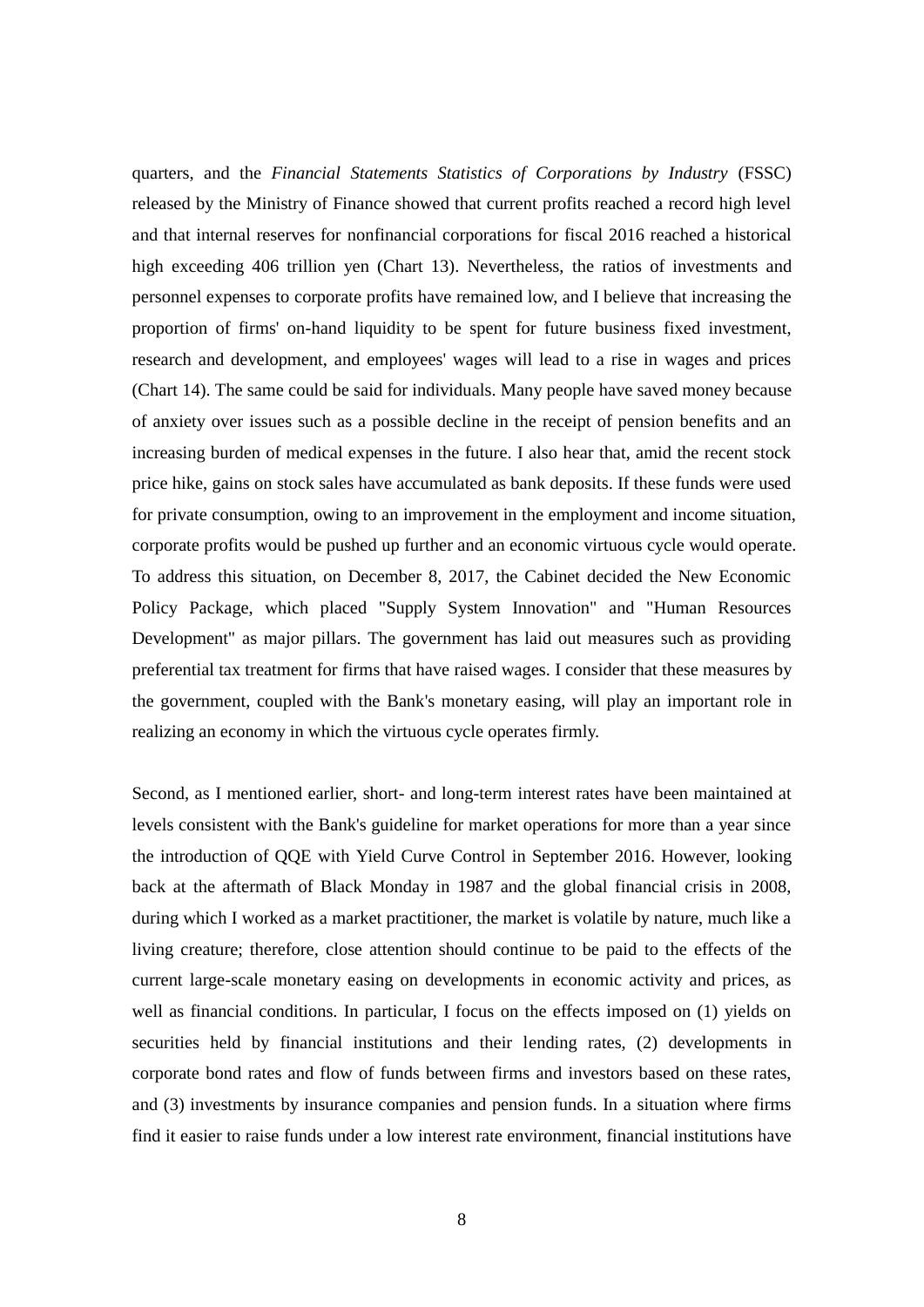been taking an active lending stance, and the amount outstanding of bank loans has in fact been increasing (Chart 15). Meanwhile, financial institutions' earnings have been reduced, due in part to a further decline in lending rates brought about by intensifying competition among banks and to a decline in yields on securities held by financial institutions. At least for now, I believe that financial institutions in Japan as a whole have robust resilience against stress in terms of both capital and liquidity, and stability in the financial system has been maintained. However, it is necessary to carefully monitor how monetary policy will affect the financial system and the financial intermediation function, including the cumulative effects stemming from sustaining the Bank's large-scale monetary easing. Moreover, in facilitating the formation of an appropriate yield curve, the Bank should take account of economic, price, and financial conditions, as was indicated when QQE with Yield Curve Control was introduced in September 2016.

Thank you very much for your attention.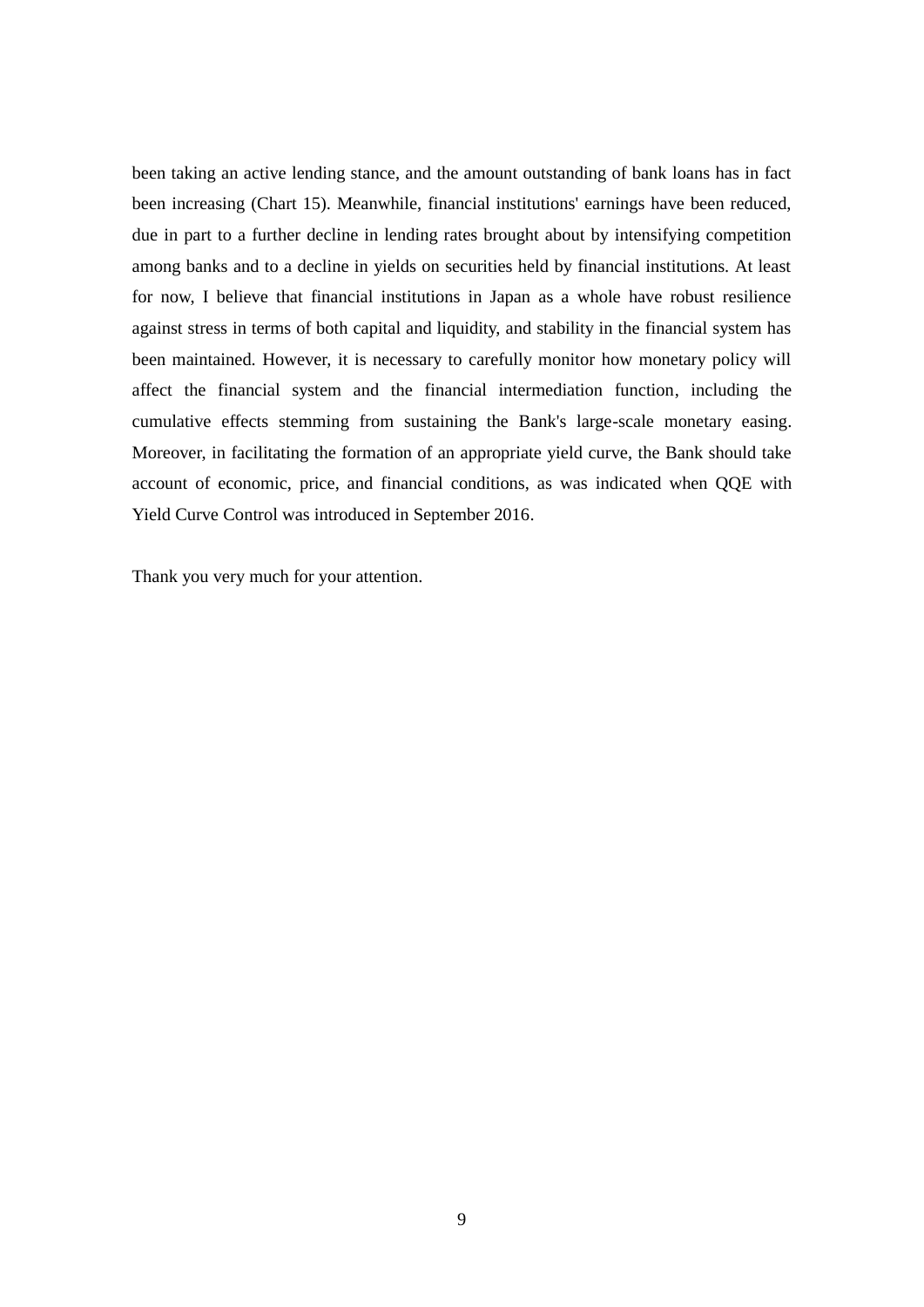

# **Economic Activity, Prices, and Monetary Policy in Japan**

*Speech at a Meeting with Business Leaders in Wakayama*

February 8, 2018

Hitoshi Suzuki Bank of Japan

Chart 1

# Global Economy

|                         | real GDP growth rate, y/y % chg. |           |       |                       |  |
|-------------------------|----------------------------------|-----------|-------|-----------------------|--|
| <b>CY</b>               | 2016                             | 2017      | 2018  | 2019                  |  |
|                         |                                  | estimates |       | projection projection |  |
| World                   | 3.2                              |           | 3.9   | 3.9                   |  |
|                         |                                  | 3.7       | (0.2) | (0.2)                 |  |
| Advanced economies      | 1.7                              | 2.3       | 2.3   | 2.2                   |  |
|                         |                                  |           | (0.3) | (0.4)                 |  |
| <b>United States</b>    | 1.5                              | 2.3       | 2.7   | 2.5                   |  |
|                         |                                  |           | (0.4) | (0.6)                 |  |
| Euro area               | 1.8                              | 2.4       | 2.2   | 2.0                   |  |
|                         |                                  |           | (0.3) | (0.3)                 |  |
| United Kingdom          | 1.9                              | 1.7       | 1.5   | 1.5                   |  |
|                         |                                  |           | (0.0) | $(-0.1)$              |  |
| Japan                   | 0.9                              | 1.8       | 12    | 0.9                   |  |
|                         |                                  |           | (0.5) | (0.1)                 |  |
| Emerging market and     | 44                               | 47        | 4.9   | 5.0                   |  |
| developing economies    |                                  |           | (0.0) | (0.0)                 |  |
| Emerging and developing | 64                               | 6.5       | 6.5   | 6.6                   |  |
| Asia                    |                                  |           | (0.0) | (0.1)                 |  |
| China                   | 6.7                              | 6.8       | 6.6   | 6.4                   |  |
|                         |                                  |           | (0.1) | (0.1)                 |  |
| <b>ASEAN</b>            | 49                               | 5.3       | 5.3   | 5.3                   |  |
|                         |                                  |           | (0.1) | (0.0)                 |  |
| Russia                  | $-0.2$                           | 1.8       | 17    | 1.5                   |  |
|                         |                                  |           | (0.1) | (0.0)                 |  |
| Latin America and the   | $-0.7$                           | 1.3       | 1.9   | 2.6                   |  |
| Caribbean               |                                  |           | (0.0) | (0.2)                 |  |

Source: International Monetary Fund.

Note: Figures in parentheses are the difference from the October 2017 *Figures* in parentheses are the difference from the October 2017 Source: International Monetary Fund.<br>*World Economic Outlook* projections. Source: As of January 2018. Figures are

IMF Projections (as of January 2018) Real GDP Growth Rate of the World Economy



Note: As of January 2018. Figures are calculated using GDP based on purchasing power parity (PPP) shares of the world total from the International Monetary Fund.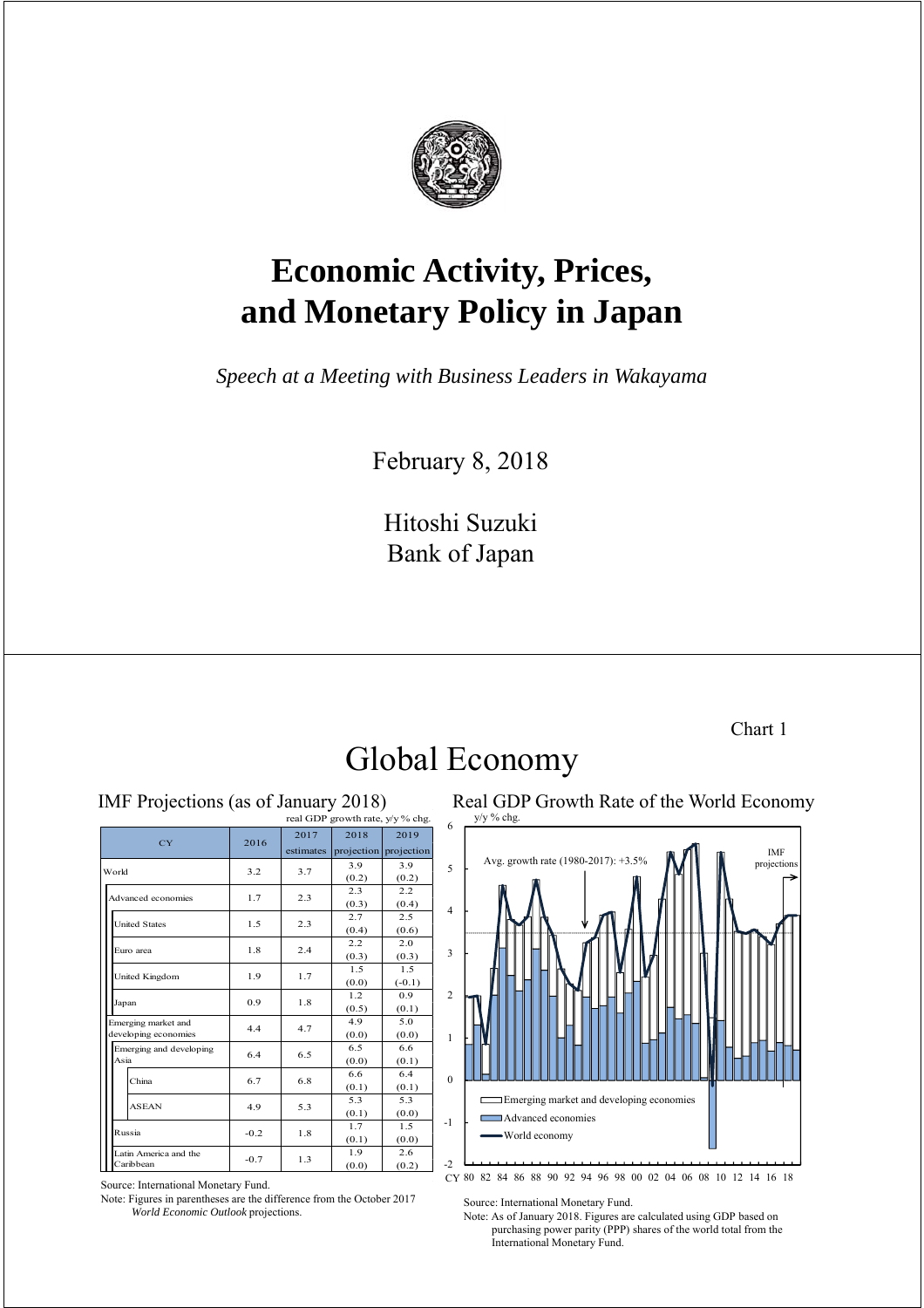# International Commodity Prices



Chart 3

# Japan's Economy: Real GDP



|                                | 2016   |         | 2017    |         |         |
|--------------------------------|--------|---------|---------|---------|---------|
|                                | 3Q     | 4Q      | 1Q      | 2Q      | 3Q      |
| Real GDP                       | 0.2    | 0.3     | 0.4     | 0.7     | 0.6     |
| [ann., q/q]                    | [0.9]  | $[1.4]$ | $[1.5]$ | $[2.9]$ | $[2.5]$ |
| Private Consumption            | 0.4    | 0.1     | 0.4     | 0.9     | $-0.5$  |
| Private Non-Resi. Investment   | $-0.2$ | 1.5     | 0.2     | 1.2     | 1.1     |
| Private Residential Investment | 3.0    | 0.2     | 0.9     | 1.3     | $-1.0$  |
| <b>Public Demand</b>           | 0.4    | $-0.7$  | 0.2     | 1.1     | $-0.5$  |
| Exports of Goods & Services    | 2.1    | 3.0     | 1.9     | $-0.1$  | 1.5     |

Source: Cabinet Office.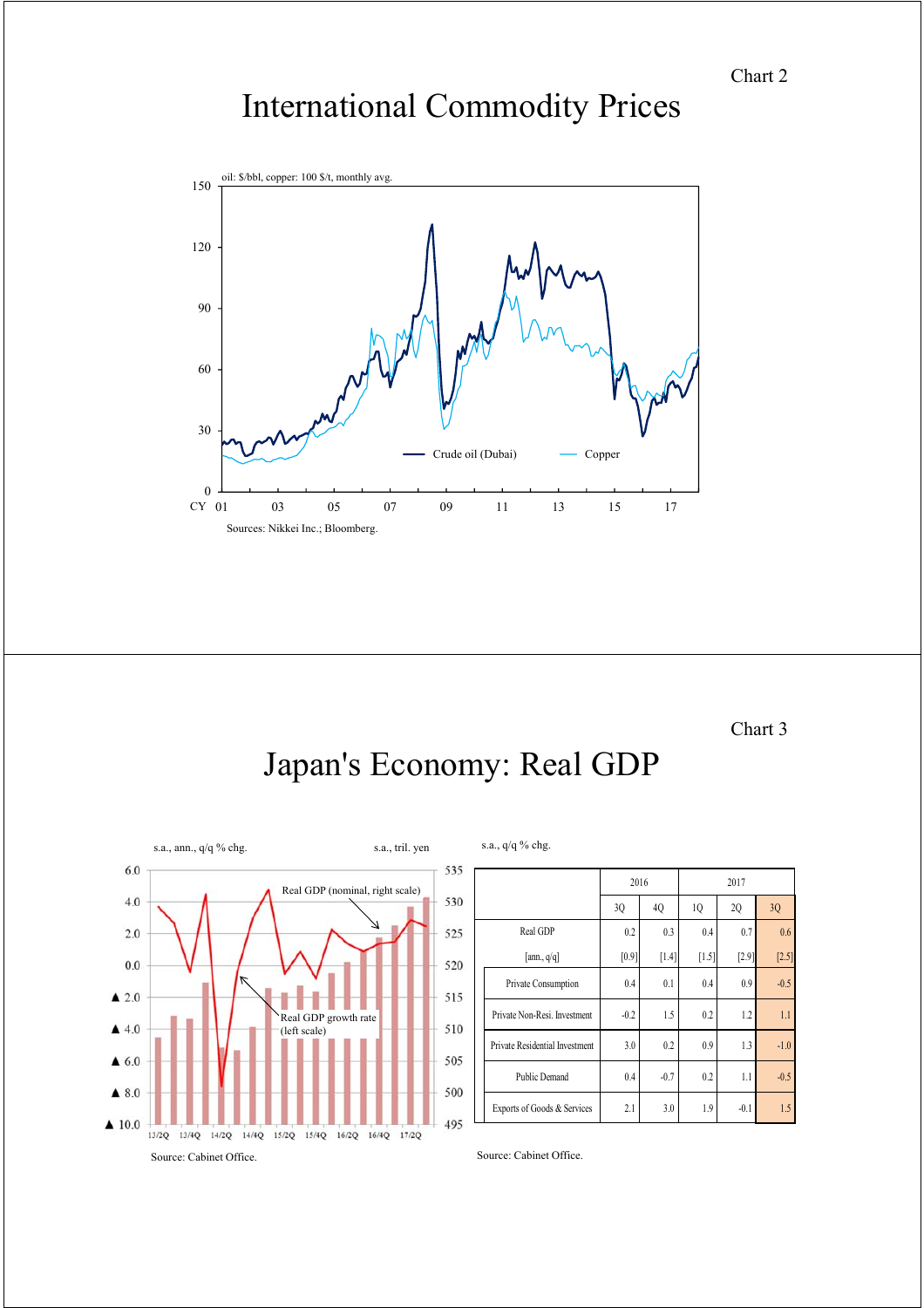## Exports and Corporate Profits



Chart 5

# Business Fixed Investment

Investment-GDP Ratio (Nominal)



Source: Cabinet Office.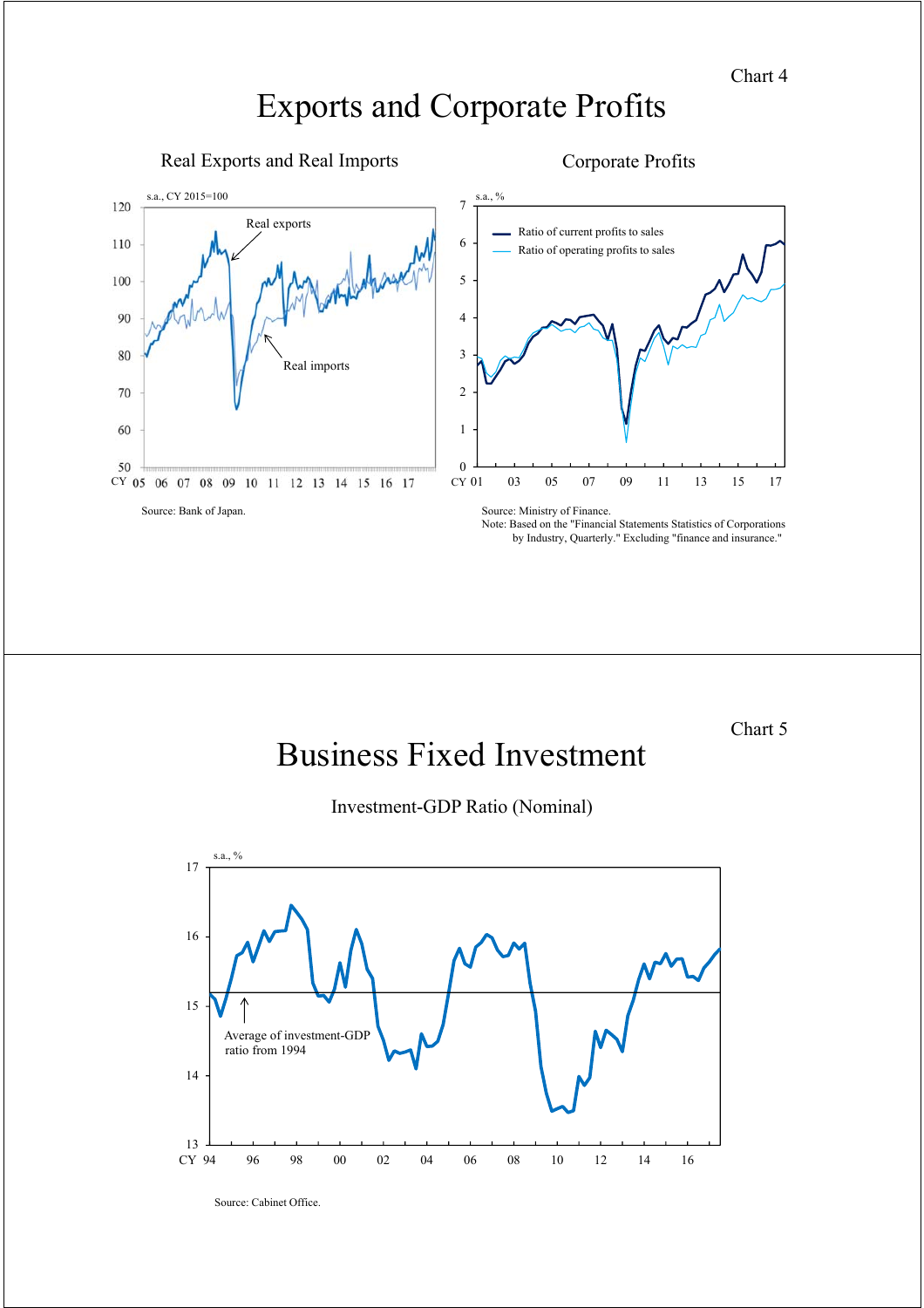# Regional Economic Assessments

Comparison of Previous and Current Assessments by Region (Regional Economic Report)

| <b>Region</b>             | <b>Assessment in October 2017</b>                         | <b>Changes</b><br>from the<br><i>previous</i><br>assessment | <b>Assessment in January 2018</b>                                                  |
|---------------------------|-----------------------------------------------------------|-------------------------------------------------------------|------------------------------------------------------------------------------------|
| Hokkaido                  | The economy has been recovering.                          |                                                             | The economy has been recovering.                                                   |
| <b>Tohoku</b>             | The economy has continued its<br>moderate recovery trend. |                                                             | The economy has continued to recover<br>moderately.                                |
| Hokuriku                  | The economy has been expanding<br>moderately.             |                                                             | The economy has been expanding.                                                    |
| Kanto-<br>Koshinetsu      | The economy has been expanding<br>moderately.             |                                                             | The economy has been expanding moderately.                                         |
| <b>Tokai</b>              | The economy has been expanding.                           |                                                             | The economy has been expanding.                                                    |
| Kinki                     | The economy has been expanding<br>moderately.             |                                                             | The economy has been expanding moderately,<br>with its growth becoming more solid. |
| Chugoku                   | The economy has been expanding<br>moderately.             |                                                             | The economy has been expanding moderately.                                         |
| Shikoku                   | The economy has continued to recover<br>moderately.       |                                                             | The economy has continued to recover<br>moderately.                                |
| Kyushu-<br><b>Okinawa</b> | The economy has been expanding<br>moderately.             |                                                             | The economy has been expanding moderately.                                         |
| Source: Bank of Japan.    |                                                           |                                                             |                                                                                    |

Chart 7

## Labor Market Conditions

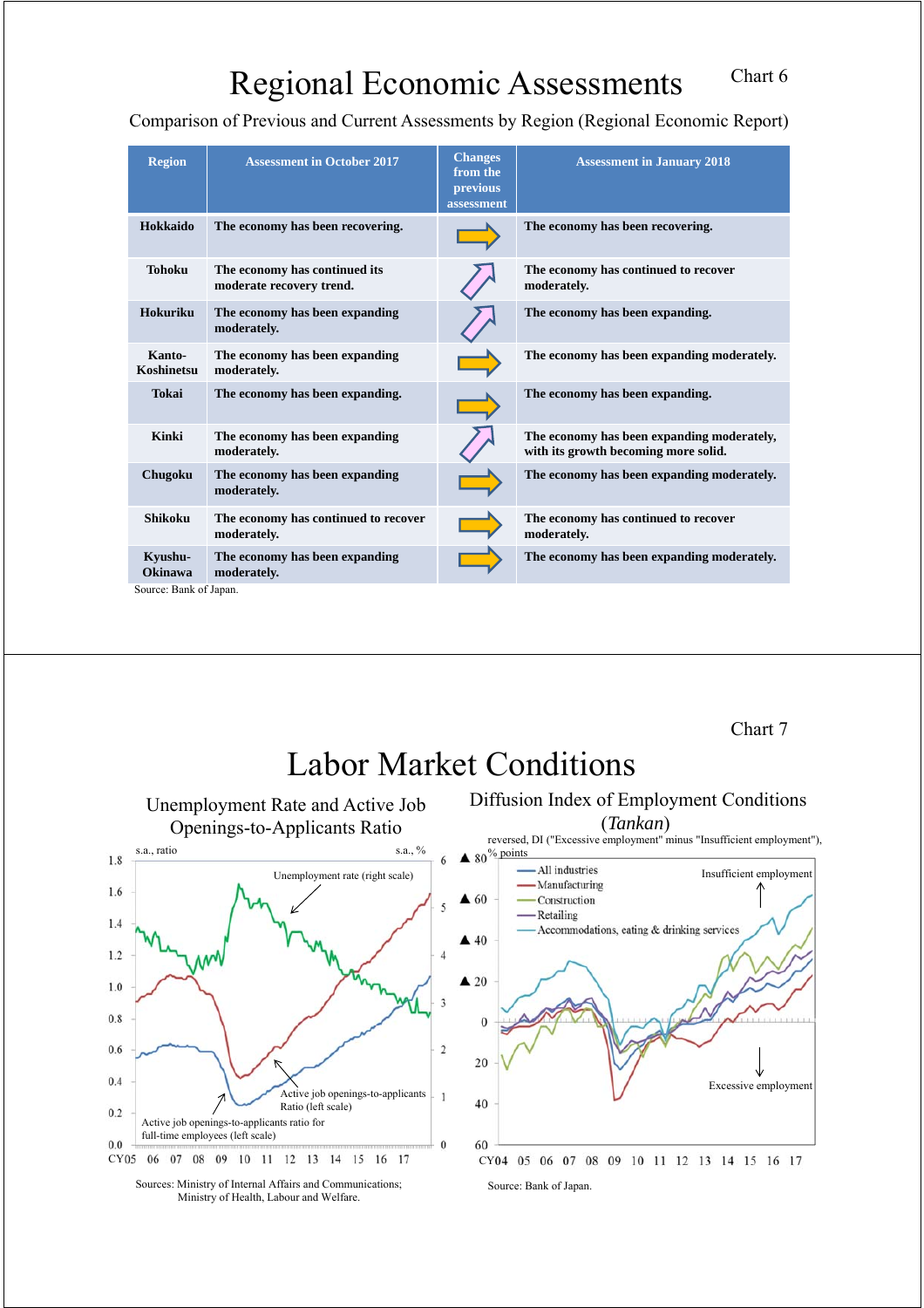Chart 8

### "Outlook for Economic Activity and Prices" (January 2018)

|                                   |                              | y/y % chg.                      |
|-----------------------------------|------------------------------|---------------------------------|
|                                   | Real GDP                     | CPI (all items less fresh food) |
| Fiscal 2017                       | $+1.8$ to $+2.0$             | $+0.7$ to $+1.0$                |
|                                   | $[+1.9]$                     | $[-0.8]$                        |
| Forecasts made in<br>October 2017 | $+1.7$ to $+2.0$<br>$[+1.9]$ | $+0.7$ to $+1.0$<br>$[-0.8]$    |
|                                   | $+1.3$ to $+1.5$             | $+1.3$ to $+1.6$                |
| Fiscal 2018                       | $[+1.4]$                     | $[+1.4]$                        |
| Forecasts made in<br>October 2017 | $+1.2$ to $+1.4$<br>$[-1.4]$ | $+1.1$ to $+1.6$<br>$[+1.4]$    |
|                                   | $+0.7$ to $+0.9$             | $+1.5$ to $+2.0$                |
| Fiscal 2019                       | $[-0.7]$                     | $[+1.8]$                        |
| Forecasts made in                 | $+0.7$ to $+0.8$             | $+1.5$ to $+2.0$                |
| October 2017                      | $[-0.7]$                     | $[+1.8]$                        |

### Forecasts of the Majority of Policy Board Members

Source: Bank of Japan.

Note: Figures in brackets indicate the medians of the Policy Board members' forecasts (point estimates).



CPI

Source: Ministry of Internal Affairs and Communications. Note: Figures are adjusted for changes in the consumption tax rate. Chart 9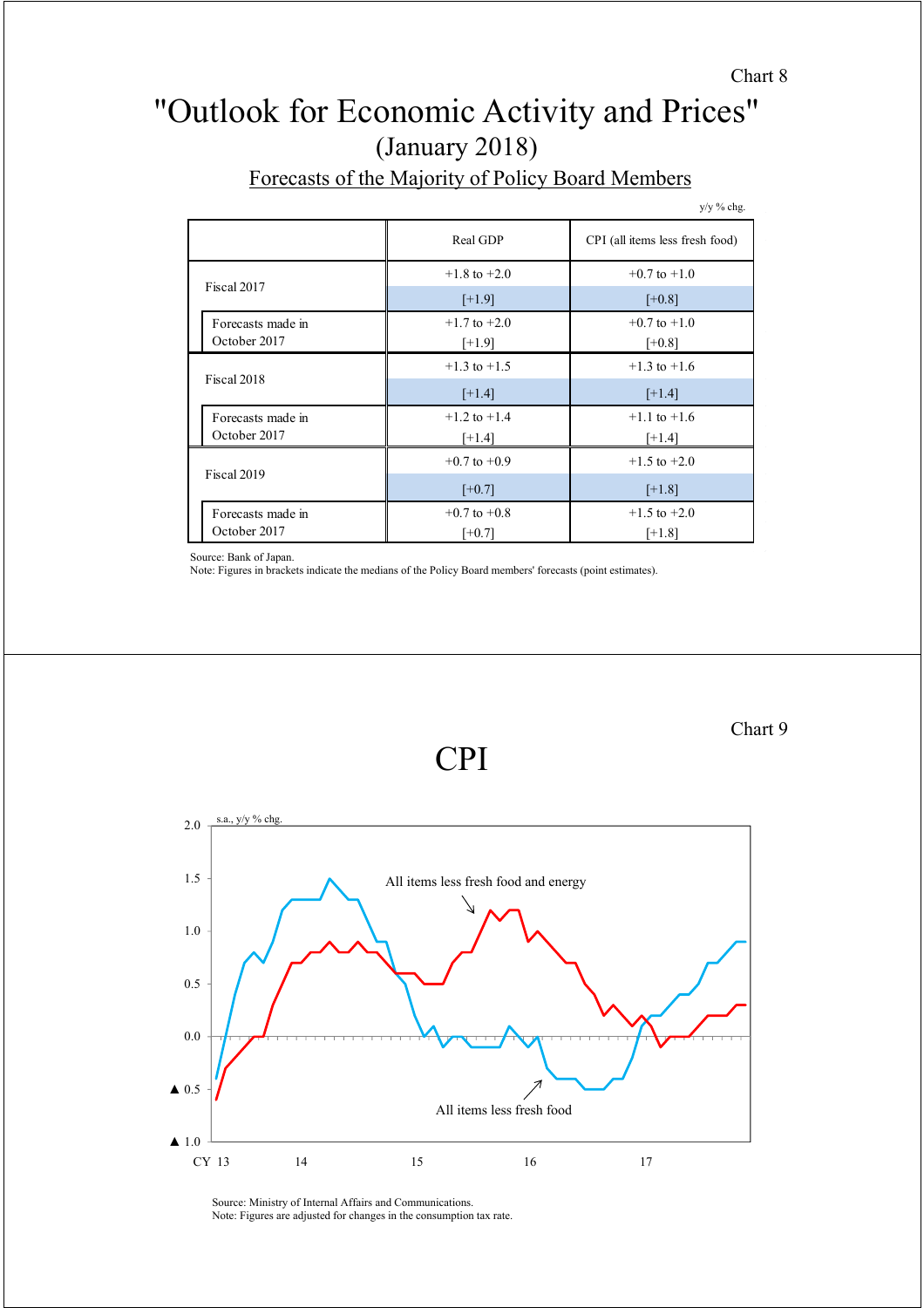### Output Gap

Source: Bank of Japan. Note: Based on staff estimations. ▲ 2.0 ▲ 1.5 ▲ 1.0 ▲ 0.5 0.0 0.5 1.0 1.5 13/1Q 3Q 14/1Q 3Q 15/1Q 3Q 16/1Q 3Q 17/1Q 3Q  $\mathbf{0}$ Excess demand (upward pressure on prices) Excess supply (downward pressure on prices)

Chart 11

# Inflation Expectations (Survey)



Source: Bank of Japan.

Notes: 1. Figures for households are from the *Opinion Survey on the General Public's Views and Behavior*, estimated using the modified Carlson-Parkin method.

2. Figures for firms are "Outlook for General Prices (*Tankan*, all Industries and enterprises, average)."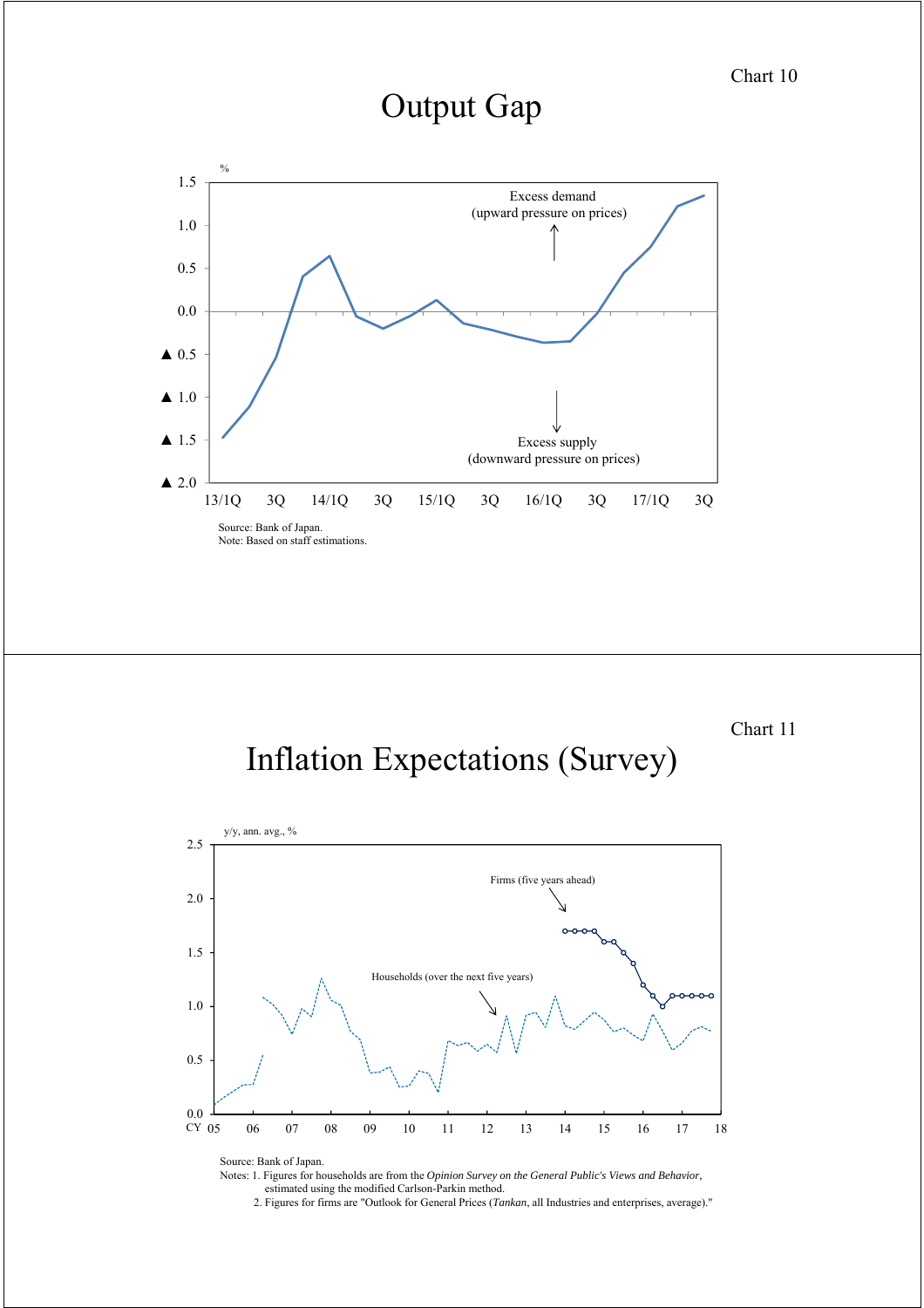### Outlook for Price Levels

Results of the 72nd *Opinion Survey on the General Public's Views and Behavior*  (December 2017 Survey)



Source: Bank of Japan.

Note: Figures for both one year from now and over the next five years comprise the choices "will go up significantly" and "will go up slightly" that are found in the questionnaire.

Chart 13

# Balance Sheet of Nonfinancial Corporations



Source: Ministry of Finance; Bank of Japan; Japan Securities Dealers Association.

Note: Figures in brackets are the amount outstanding of each component at the end of fiscal 2016 (approximation).